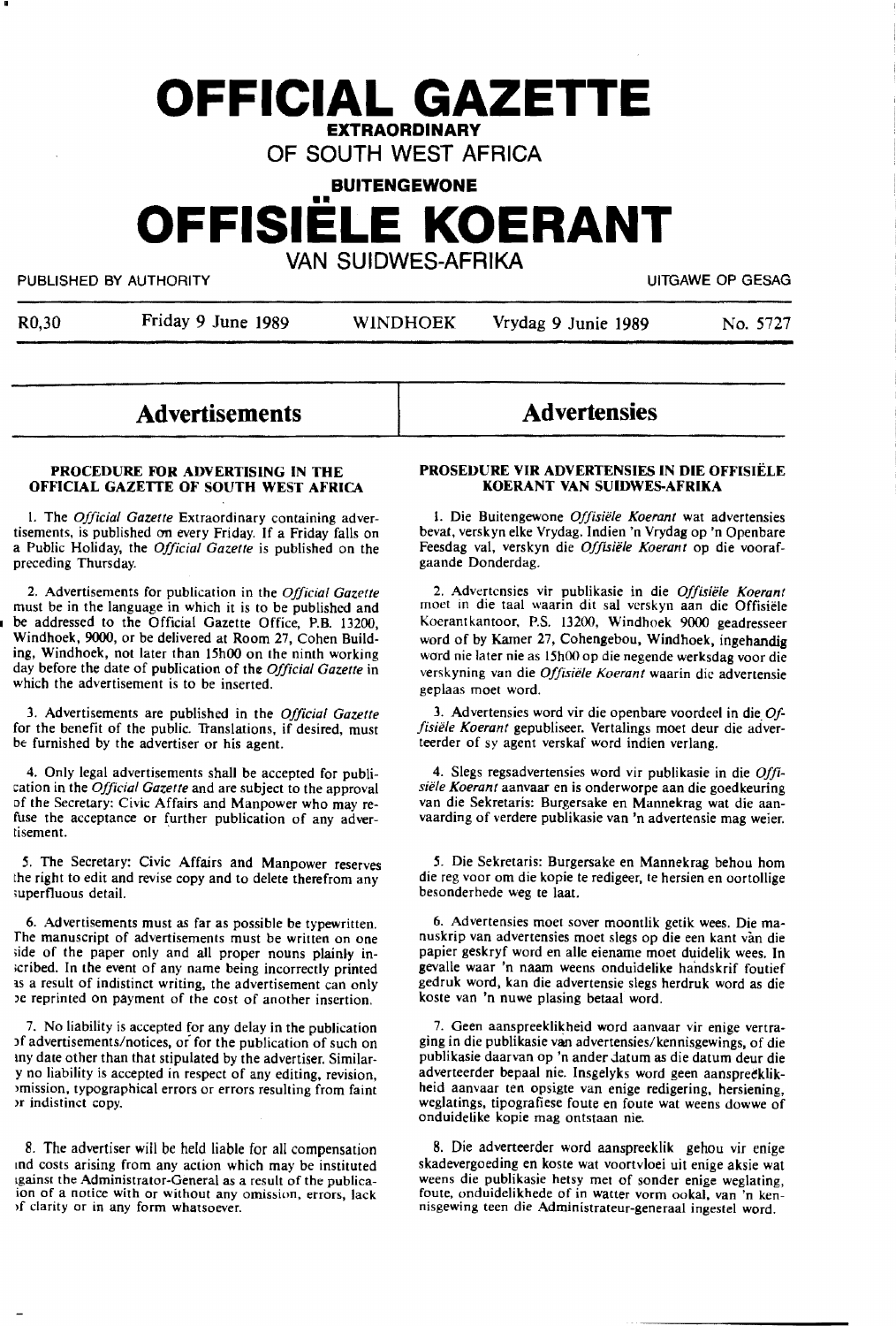9. The subscription for the *Official Gazelfe* is R25 plus OST per annum, post free in this territory and the Republic of South Africa, obtainable From Star Binders and Printers, P.O. Box 56, Windhoek, 9000. Postage must be prepaid by overseas subscribers. Single copies of the *Official Gazette*  are obtainable from Star Binders & Printers, P.O. Box *56,*  Windhoek 9000, at the price as printed on copy. Copies are kept in stock for two years only.

ID. The charge for the insertion of notices is as follows and is payable in the form of cheques, postal or money orders:

## **LIST OF FIXED TARIFF RATES**

| STANDARDISED NOTICES                                                                                                                                                                                      | Rate per<br>insertion<br>R |
|-----------------------------------------------------------------------------------------------------------------------------------------------------------------------------------------------------------|----------------------------|
| Transfer of business                                                                                                                                                                                      | 3,25                       |
| Deeds: Lost documents                                                                                                                                                                                     | 6,00                       |
| Business notices                                                                                                                                                                                          | 5,00                       |
| Administration of Estates Acts Notices, Forms<br>J. 187, 193, 197, 295, 297, 517 and 519                                                                                                                  | 2.00                       |
| Third party insurance claims for compensation.                                                                                                                                                            | 2,50                       |
| Insolvency Act and Company Acts Notices: J. 28,<br>J. 29. Forms 1 to 9                                                                                                                                    | 4.00                       |
| $N.B.$ - Forms 2 and $6$ - additional statements<br>according to word count table, added to the basic<br>tariff.                                                                                          |                            |
| Change of name (four insertions)                                                                                                                                                                          | 60.00                      |
| Naturalisation notices (including a reprint for the                                                                                                                                                       | 2,00                       |
| Unclaimed moneys - only in the Official Gazette<br>Extraordinary, closing date 15 January (per entry<br>of "name, address and amount")                                                                    | 0.80                       |
| Butchers' notices $\ldots, \ldots, \ldots, \ldots, \ldots, \ldots, \ldots$                                                                                                                                | 5,00                       |
| Slum Clearance Court Notices, per premises                                                                                                                                                                | 4,00                       |
| Lost life insurance policies $\dots \dots \dots \dots \dots$                                                                                                                                              | 2,00                       |
| NON-STANDARDISED NOTICES                                                                                                                                                                                  |                            |
| Company notices:                                                                                                                                                                                          | R                          |
| Short notices: Meetings, resolutions, offers of com-<br>promise, conversions of companies, voluntary<br>windings-up, etc.: closing of members' registers<br>for transfer and/or declarations of dividends | 11,00                      |
| Liquor Licence Notices (In Official Gazette, Ex-<br>traordinary viz. (June/Tvl; November/Cape;<br>January/O.F.S.; April/Natal), per bilingual                                                             | 7,00                       |
| Declaration of dividends with profit statements, in-<br>cluding notes $\ldots \ldots \ldots \ldots \ldots \ldots \ldots$                                                                                  | 25.00                      |
| Long notices: Transfers, changes in respect of                                                                                                                                                            |                            |

shares or capital, redemptions, resolutions, voluntary Ii 4uidations . . . . . . . . . . . . . . . . . . . . . . 37,00 Trade marks in South West Africa . . . . . . . **11,00** 

Liquidators' and other appointees' notices  $\dots$  7,000

9. Die jaarlikse intekengeld op die *Offisiele Koeranr* is R25 plus belasting posvry in hierdie gebied en die Republiek van Suid-AFrika, verkrygbaar by Star Binders & Printers, Posbus 56, Windhoek, 9000. Oorsese intekenaars moet posgeld vooruitbetaal. Enke! eksemplare van die *Offisiele Koerant* is verkrygbaar van Star Binders & Printers, Posbus **56,** Windhoek, 9000 teen die prys soos gedruk op eksemplaar. Eksemplare word vir slegs twee jaar in voorraad gehou.

10. Die koste vir die plasing van kennisgewings is soos volg en is betaalbaar by wyse van tjeks, wissels, pos- of geldorders:

#### **LYS VAN VASTE TARIEWE**

| per<br>'ion | <b>GESTANDAARDISEERDE</b><br>KENNISGEWINGS                                                                                                                                                                     | Tarief per<br>plasing<br>R |
|-------------|----------------------------------------------------------------------------------------------------------------------------------------------------------------------------------------------------------------|----------------------------|
| 3,25        | Oordrag van besigheid                                                                                                                                                                                          | 3,25                       |
| 6,00        | Aktes: Verlore dokumente                                                                                                                                                                                       | 6,00                       |
| 5,00        | Besigheidskennisgewings                                                                                                                                                                                        | 5,00                       |
| 2,00        | Boedelwettekennisgewings: Vorms J. 187, 193,                                                                                                                                                                   | 2,00                       |
| 2,50        | Derdepartyassuransie-eise om skadevergoeding.                                                                                                                                                                  | 2,50                       |
| 4,00        | Insolvensiewet- en<br>maatskappywettekennisge-<br>wings: J. 28, J. 29. Vorms 1 tot 9                                                                                                                           | 4,00                       |
|             | $L.W. - V \text{orms } 2 \text{ en } 6 - \text{bykomstige verklarings}$<br>volgens woordetaltabel, toegevoeg tot die basie-<br>se tarief.                                                                      |                            |
| 0.00        | Naamsverandering (vier plasings)                                                                                                                                                                               | 60,00                      |
| 2,00        | Naturalisasiekennisgewings (insluitende 'n her-<br>druk vir die adverteerder)                                                                                                                                  | 2,00                       |
| 0,80        | Onopgeëiste geld — slegs in die Buitengewone $Of$ -<br>fisiële Koerant sluitingsdatum 15 Januarie (per in-<br>skrywings van "naam, adres en bedrag")                                                           | 0,80                       |
| 5,00        | Slagterskennisgewings                                                                                                                                                                                          | 5,00                       |
| 4,00        | Slumopruimingshofkennisgewings, per perseel                                                                                                                                                                    | 4,00                       |
| 2,00        | Verlore lewensversekeringspolisse                                                                                                                                                                              | 2,00                       |
|             | NIE-GESTANDAARDISEERDE KENNISGEWINGS                                                                                                                                                                           |                            |
|             | Maatskappykennisgewings:                                                                                                                                                                                       | R                          |
| 11,00       | Kort kennisgewings: Vergaderings, besluite, aanbod<br>van skikking, omskepping van maatskappye, vry-<br>willige likwidasie, ens.: sluiting van lederegisters<br>vir oordragte en/of verklarings van dividende. | 11,00                      |
| 7,00        | Dranklisensiekennisgewings (in Buitengewone Of-<br>fisiële Koerante,<br>t.w. (Junie/Tvl.; November/<br>Kaap; Januarie/OVS; April/Natal) per tweetalige<br>aansoek                                              | 7,00                       |
| !5.00       | Verklaring van dividende met profytstate, notas in-<br>gesluit                                                                                                                                                 | 25,00                      |
| 17,00       | Lang kennisgewings: Oordragte, veranderings met<br>betrekking tot aandele of kapitaal, aflossings, be-<br>sluite, vrywillige likwidasies                                                                       | 37,00                      |
| 11,00       | Handelsmerke in Suidwes-Afrika                                                                                                                                                                                 | 11,00                      |
|             | Likwidateurs en ander aangesteldes se kennisge-                                                                                                                                                                |                            |
| 7,00        |                                                                                                                                                                                                                | 7,00                       |

 $\overline{1}$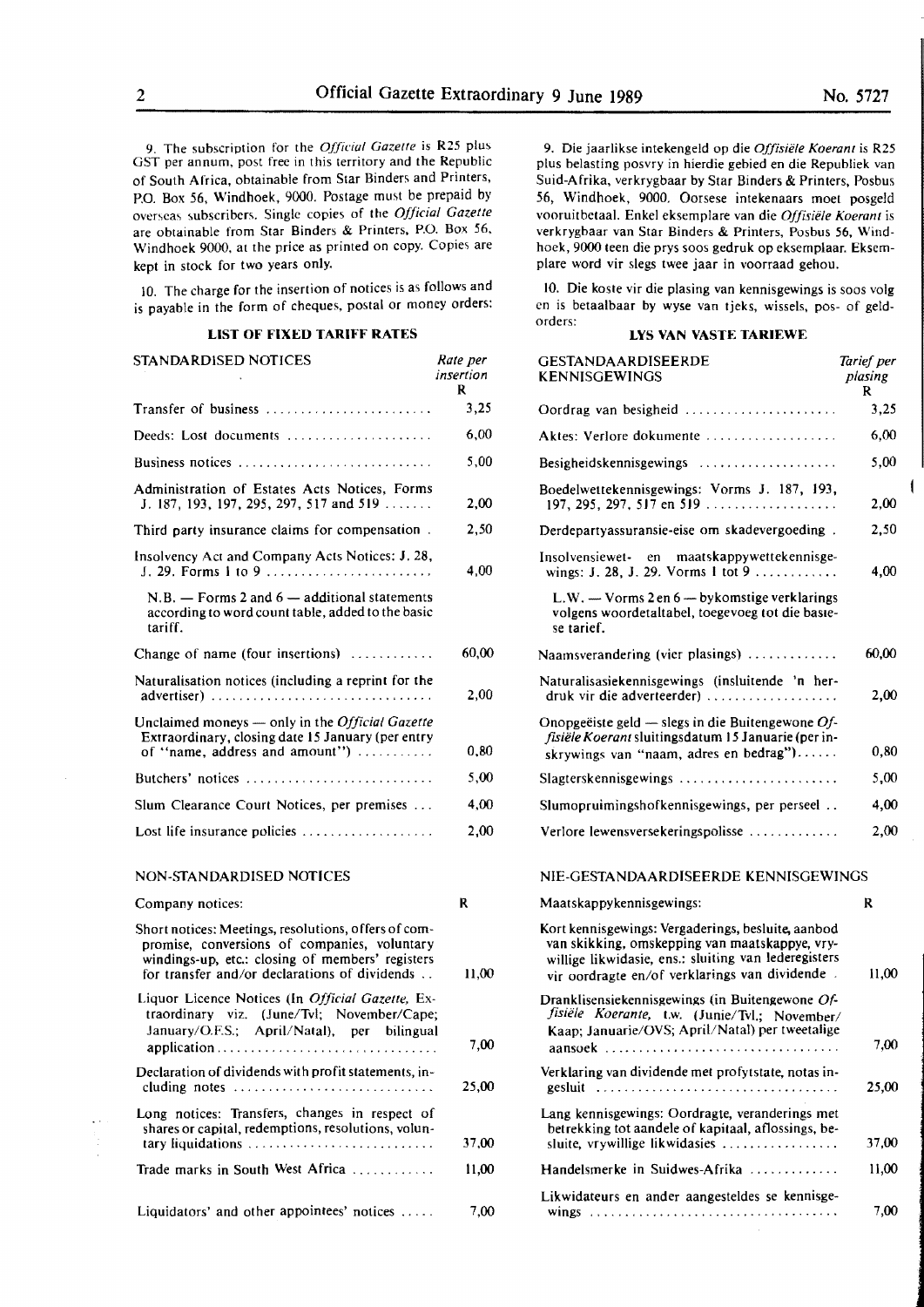## SALES IN EXECUTION AND OTHER PUBLIC SALES:

| Sales in execution $\ldots \ldots \ldots \ldots \ldots \ldots \ldots \ldots$ 18,00 |       |
|------------------------------------------------------------------------------------|-------|
| Public auctions, sales and tenders:                                                |       |
| Up to 75 words $\dots \dots \dots \dots \dots \dots \dots \dots \dots \dots$       | 6.00  |
|                                                                                    | 15.00 |
|                                                                                    | 23.00 |

#### ORDERS OF THE COURT:

| Provisional and final liquidations or sequestra-  |       |
|---------------------------------------------------|-------|
|                                                   | 14.00 |
| Reduction or change in capital mergers, offers of |       |
| compromise                                        | 37,00 |
| Judical managements, curator bonis and similar    |       |
| and extensive <i>rule nisi</i>                    | 37.00 |
| Extension of return date                          | 4,00  |
| Supersession and discharge of petitions (J. 158)  | 4,00  |
|                                                   |       |

II. The charge for the insertion of advertisements other than the notices mentioned in paragraph IO is at the rate of 56c per cm double column. (Fractions of a cm must be calculated as a cm).

12. No advertisements shall be inserted unless the charge is prepaid. Cheques, drafts, postal or money orders must be made payable to the Secretary: Civic Affairs and Manpower.

#### **Form/Vorm Jl87**

#### **LIQUIDATION AND DISTRIBUTION ACCOUNTS IN DECEASED ESTATES LYING FOR INSPECTION**

In terms of section 35(5) of Act 66 of 1965, notice is hereby given that copies of the liquidation and distribution accounts (first and final, *unless otherwise stated)* in the estates specified below will be open for the inspection of all persons interested therein for a period of 21 days (or shorter or longer *if specially stated)* from the date specified or from the date of publication hereof, whichever may be the later, and· at the offices of the Master and Magistrates as stated.

Should no objection thereto be lodged with the Master concerned during the specified period, the executors will proceed to make payments in accordance with the accounts.

48/89 NDINU Augustinus, Magsno 87782496 SP, 32 Bataljon, Rundu, Rundu, Windhoek. Arthur Schiebler, Eksekuteur, Swatax (Eiendoms), Beperk Posbus 249, Windhoek.

77/89 GOUWS Theophilus Gladwin, 361103 5016006, Windhoek, Windhoek. Stadard Bank SWA, Posbus 2164, . Windhoek.

#### GEREGTELIKE EN ANDER OPENBARE VERKOPE:

| Geregtelike verkope                     | 18.00                  |
|-----------------------------------------|------------------------|
| Openbare veilings, verkope en tenders:  |                        |
| 76 tot 250 woorde<br>251 tot 350 woorde | 6.00<br>15.00<br>23.00 |

#### ORDERS VAN DIE HOF:

| Voorlopige en finale likwidasies of sekwestrasies                              |       |
|--------------------------------------------------------------------------------|-------|
| Vermindering of verandering in kapitaalsame-<br>smeltings, aanbod van skikking | 37,00 |
| Geregtelike besture, kurator bonis en soortgelyke<br>en uitgebreide bevel nisi | 37.00 |
| Verlenging van keerdatum                                                       | 4,00  |
| Tersydestellings en afwysings van petisies (J. 158)                            | 4,00  |

11. Die koste vir die plasing van advertensies, behalwe die kennisgewings wat in paragraaf IO genoem word. is teen die tarief van 56c per cm dubbelkolom. (Gedeeltes van 'n cm moet as voile cm bereken word).

12. Geen advertensie word geplaas tensy die koste nie vooruitbetaal is nie. Tjeks, wissels, pos- en geldorders moet aan die Sekretaris,: Burgersake en Mannekrag betaalbaar ge-maak word.

#### **LIKWIDASIE- EN DISTRIBUSIEREKENING IN BESTORWE BOEDELS WAT TER INSAE LÊ**

lngevolge artikel 35(5) van Wet 66 van 1965, word hierby kennis gegee dat duplikate van die likwidasie- en distribusierekenings (eerste en finale, *tensy anders vermeld)* in die boedels hieronder vermeld, in die kantore van die Meester en Landdroste soos vermeld en gedurende 'n tydperk van 21 dae (of korter of !anger *indien spesiaa/ vermeld)* vanaf gemelde datums of vanaf datum van publikasie hiervan, as dit later is, ter insae lê van alle persone wat daarby belang het.

lndien binne genoemde tydperk geen besware daarteen by die betrokke Meester ingedien word nie, gaan die eksekuteurs oor tot die uitbetalings ingevolge gemelde rekenings.

545/88 SABAN Mohammed Sali, 191128 0800 05 l, Lüderitz, Ruth Sybel Saban, 360725 0080 14 I, Lüderitz, Windhoek. Eerste Persam, Posbus 448, Windhoek.

526/88 LIEBING Richard Martin, 070227 01 0003 2, 74 Uhland Street, Windhoek, Windhoek. Fisher, Quarmby & Pfeifer, P.O. Box 37, Windhoek.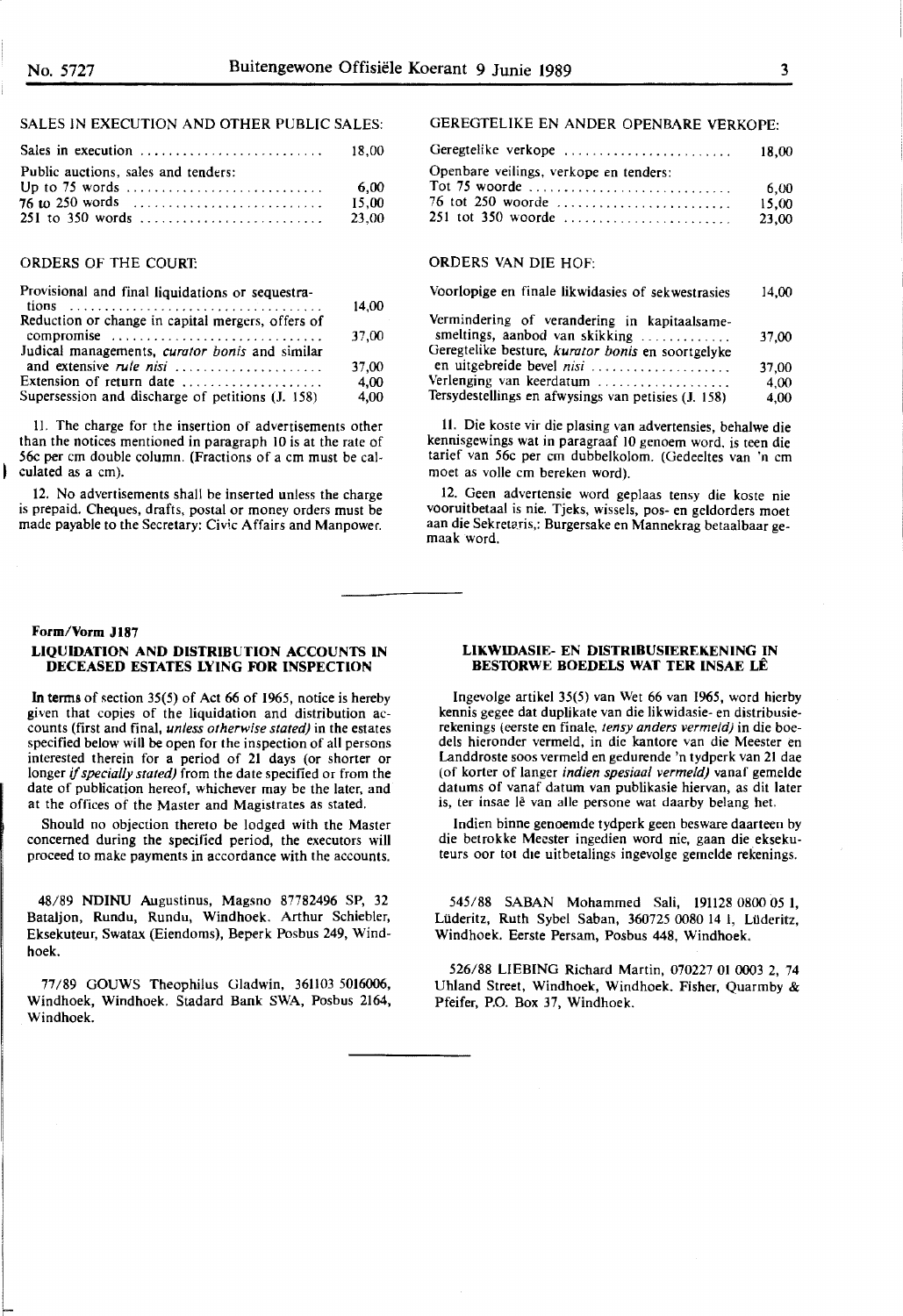#### **Form/Vorm J 193 NOTICE TO CREDITORS IN DECEASED ESTATES**

All persons having claims against the estates mentioned below are hereby called upon to lodge their claims with the executors concerned, whithin 30 days (or otherwise as indicated) calculated from the date of publication hereof. The information is given in the following order: Estate number, surname and christian names, date of birth, identity number, last address, date of death; surviving spouse's names, surname, date of birth and identity number; name and address of executor or authorised agent, period allowed for lodgement of *claims* if *other than 30 days.* 

SCHLOTTFELDr Johanna Cathrina, Windhoek, 7/9/1908, 080907 0003003, Otjiwarongo, 16/4/1989. Standard Bank SWA Beperk, Posbus 2164, Windhoek.

POOL Johannes Jacobus, Windhoek, 31/12/1941, 411231 *500* 5008, Okahandja, 5/5/1989, Pauline Pool. Standard Bank SWA Beperk, Posbus 2164, Widnhoek.

213/89 HONIBALL Wessel Johannes, Windhoek, 29 Julie 1916, 160729 5022 00 9, P Danlowitzstraat Nr. 18, Olympia, Windhoek, I Mei 1989. Eerste Persam, Posbus 448, Windhoek.

204/89 MOLLER JOrg Martin Richard, Windhoek, 12 Maart 1960, 600312 5132 00 9, Tsumeb, 18 Maart 1989. Eerste Persam, Posbus 448, Windhoek.

206/89 VAN ZYL Paul Hendrik Stephanus, Windhoek, 12 Julie 1937, 370712 0100 15, Keetmanshoop, 13 April 1989, Petronella Johanna Van Zyl, 18 November 1948, 48ll18 0100 6 I. Eerste Persam, Posbus 448, Windhoek.

201/89 SOWDEN Hendrika Johanna, Windhoek, *5* Junie 1909, 090615 9 1001 0 3, Keetmanshoop, 16 April 1989. Eerste Persam, Posbus 448, Windhoek.

199/89 KEULDER Christina Gloudina, Windhoek, 10 Maart 1917, 170310 01 0016 0, Windhoek, 25 April 1989. Eerste Persam, Posbus 448, Windhoek 9000.

35/1989 SKEYER Ambrosius Josef, Windhoek, JO April 1959, 590410 5199 09 3, Erf 2210, Khomasdal, 16 Desember 1988, **Maria** Magdelena Skeyer, 15 Julie 1957, 570715 0181 20 9, Maria Magdelena Skeyer, P/a Dr Weder Kruger & Hartmann (Ligthelm G J), Posbus 864, Windhoek.

MARITZ Maria Christina, Windhoek, 14/3/1957, 57031401 00646, Windhoek/Maltahohe, 6/5/1989. Standard Bank SWA Beperk, Posbus 2164, Windhoek.

144/89 LEVINSON Olga May (Born Cohen), Windhoek, 8th May, 1918, 180508 0029 00 03, Heinitzburg Castle, Heinitzburg Street, Windhoek, 24th March, 1989. JS **Kirk**patrick, *cio* Lorentz & Bone, P O Box 85, Windhoek, 9000

#### **KENNISGEWING AAN KREDITEURE IN BESIDRWE BOEDELS**

Alie persone wat vorderinge het teen die boedels hieronder vermeld, word hierby versoek om hul vorderinge by die betrokke eksekuteurs en binne 'n tydperk van 30 dae (of andersins soos aangedui) gereken vanaf die datum van publikasie hiervan in te lewer. Die inligting word verstrek in die volgorde: Boedelnommer, familienaam en voorname, geboortedatum, persoonsnommer, laaste adres, datum oorlede, familienaam en voorname van oorlewende eggenoot(e), geboortedatum en persoonsnommer; naam en adres van eksekuteurs of gemagtigde agent, tydperk toegelaat vir lewering van vorderings *indien anders as 30 dae.* 

247/89 JANSEN VAN VUUREN Ernst Zacharias, Windhoek, 22-8-1906, 060822 **5005 008,** Fischreiherstraat 34, Swakopmund, 13-5-1989, Gertruida Magrieta Sophia Jansen Van Vuuren. FM Oehl Trust, Posbus 133, Windhoek, 9000.

245/89 **MEYER** Alfred Diedrich Andreas, Windhoek, 15-8-1919, Heinrich Geffgenstraat 18, Bremen, Duitsland, 7-4-1989. F M Oehl Trust, Posbus 133, Windhoek, 9000

521/88 **WOHLER** Johannes, Windhoek, 15-1-1914, 140115 *50* 02016, Orwetoveni Woonbuurt te Otjiwarongo, 30-9-1988. F M Oehl Trust, Posbus 133, Windhoek, 9000.

222/89 JANSEN Paul, Windhoek, 13-09-1969, 600913 08 **00121,** 25/45 Proteastraat, Khomasdal, 30-4-1989. F M Oehl Trust, Posbus 133, Windhoek, 9000

PRETORIUS Jan, Windhoek, 8/12/1955, 551208 OJ 0024 9, Otavi, 2/4/1989. Standard Bank SWA Beperk, Posbus 2164 Windhoek.

TJJJOROKISA Siegfried Tjaakako, Windhoek, 15/7/1939, 390715 0600 21 3, Windhoek, 29/4/1989. Standard Bank SWA Beperk, Posbus 2164, Windhoek, 9000

MAARTENS Maria Dorothea, Windhoek, 18/5/1925, 250518 00 11 005, Okahandja, J0/4/1989, Joseph Johannes Fourie Maartens. Standard Bank SWA Beperk, Posbus 2164, Windhoek, 9000

155/89 OOSTHUIZEN Hella, Windhoek, 4/04/1936, 3604040100378, Albertstraat 18, Pionierspark, Windhoek, 22/02/1989. Bloemfontein Eksekuteurskamer en Trustmaatskappy Beperk, St Andrewstraat **149,** (Posbus 355), Bloemfontein 9301.

167 /89 AIRD Alice Elaine, Windhoek, 3 April 1923, 230403 0006 00 5, Schröder Flats nr. 6, Poststraat, Swakopmund, 23 Maart 1989. Swanepoel & Kinghorn, Posbus 1455, Swakopmund, 9000. 30 dae. Swanepoel & Kinghorn, S.W.A. Bouvereniging Gebou, Poststraat, Swakopmund, Posbus 1455, Swakopmund.

2938/89 LOUBSER Johannes Hubertus, Kaapstad, 28.1.1943, 430128 5066 00 5, 20 Schopenhauerstraat, Academia, Windhoek, 2 Lobeiastraat, Durbanville, 60 Buitendag• straat, Monte Vista, 3 April 1989, Elizabeth Henrita Loubser (gebore McMillan), 19.1.1935, 350119 0025 00 1. Volkskas 1rust **Bpk.** Boedelafdeling, Posbus 873, Bellville.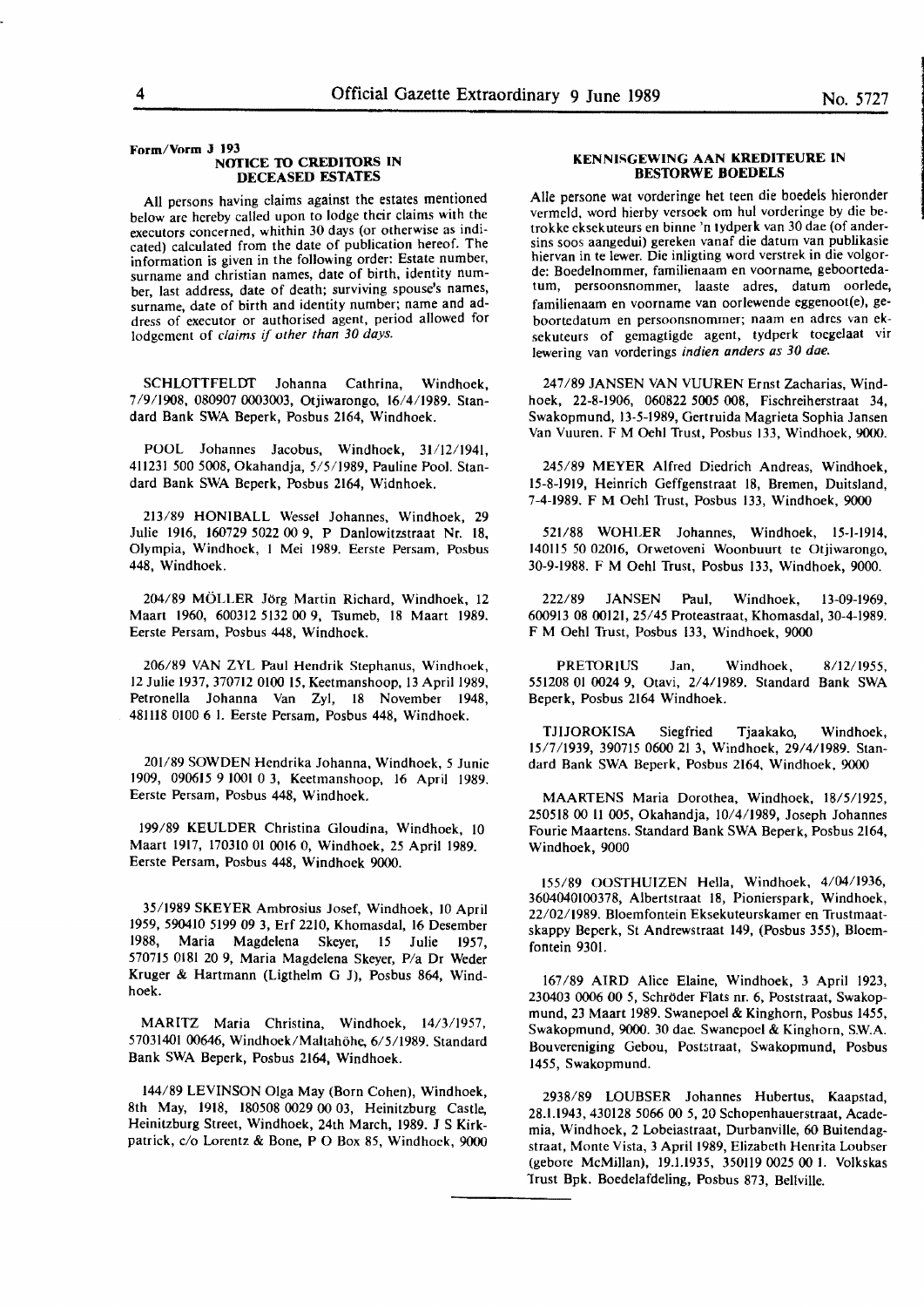### **Form/Vorm J 28**

## **ESTATES OR COMPANIES SEQUESTRATED OR WOUND UP PROVISIONALLY**

Pursuant to section 17(4) of the Insolvency Act, 1936, and section 356(1) of the Companies Act, 1973, notice is hereby given by the Master of the Supreme Court that the estates or companies mentioned below have been sequestrated or wound up provisionally by order of the said Court.

The particulars are given in the following order: Number of estate or company/name and address of estate or company/ date upon which and division of Court by which order made and upon the application of whom.

### **BOEDELS OF MAATSKAPPYE WAT VOORLOPIG GESEKWESTREER OF GELIKWIDEER** IS

Ingevolge artikel 17(4) van die Insolvensiewet, 1936, en artikel 356(1) van die Maatskappywet, 1973, word hierby deur die Meester van die Hooggeregshof kennis gegee dat die boedels of maatskappye hieronder vermeld voorlopig op las van genoemde Hof gesekwestreer of gelikwideer is.

Die besonderhede word verstrek in die volgorde: Nommer van maatskappy of boedel/naam en adres van maatskappy of boedel/datum waarop en afdeling van Hof waardeur order gemaak is en op die aansoek van wie.

W19/89 WINDHOEK AUTOMOTIVE (PTY) LTD, 25 May 1989, Supreme Court, Windhoek. Christoffel Johanna De Villiers.

#### **FORM/VORM J 29**

#### **FIRST MEETINGS OF CREDl'IORS, CONTRIBUTORIES, MEMBERS OR DEBENTURE-HOLDERS OF SEQUESTRATED ESTATES, COMPANIES BEING WOUND UP OR PLACED UNDER PROVISIONAL JUDICIAL MANAGEMENT**

The estates and companies mentioned below having been placed under sequestration, being wound up or having been placed under provisional judicial management by order of the Supreme Court of South West Africa, Masters of the Supreme Court hereby given notice, pursuant to section 17(4) and 40(1) of the Insolvency Act, 1936, section 119(3), 125(1) and 196bis(4) of the Companies Act, 1926, and sections 356(1), 364(1) and 429 of the Companies Act, 1973, that first meeting of creditors, contributories, members or debenture-holders of the said estates or companies will be held on the dates and at the times and places mentioned below, for proof of claims against the estates or companies, the election of trustees, liquidators or judicial managers or managers or provisional judicial managers or for the purposes referred to in section 364 or 431 of Act 61 or 1973, as the case may be.

Meetings in a place in which there is a Master's office. will be held before the Master; elsewhere they will be held before the Magistrate.

WI5/89 VANWYK Johan, 24 April 1989, 26 May 1989, Supreme Court, Windhoek, 21 June 1989, 10h00, Masters Office. Windhoek.

#### **EERSTE BYEENKOMSTE VAN SKULDEISERS, KONTRIBUANTE, LEDE OF SKULDBRIEFHOUERS VAN GESEKWESTREERDE BOEDELS, MAATSKAPPYE IN LIKWIDASIE OF ONDER VOORLOPIGE GEREGTELIKE BESTUUR** .

Nademaal die boedels of maatskappye hieronder vermeld op las van die Hooggeregshof van Suidwes-Afrika gesekwestreer, gelikwideer of onder voorlopige geregtelike bestuur geplaas is, word hierby deur die Meesters van die Hoogge• regshof ingevolge artikels 17(4) en 40(1) van die Insolvensiewet, 1936, artikels 119(3), 125(1) en l96bis(4) van die **Maats**kappywet, 1936, 1926, en artikels 356(1), 364(1) en 429 van die Maatskappywet, 1973, kennis gegee dat **'n** eerste byeenkoms van skuldeisers, kontribuante, lede of skuldbriefhouers van genoemde boedels of maatskappye op die datums, ure en plekke hieronder vermeld, vir die bewys van **eise** teen die boedels of maatskappye, die verkiesing van kurators, likwidateurs of geregtelike bestuurders of bestuurders of voorlopige geregtelike bestuurders, of vir die doeleindes bedoel in artikel 364 of 431 van Wet 61 van 1973, na gelang van die geval, gehou sal word.

In 'n plek waarin 'n kantoor van 'n Meester is, word die byeenkoms voor die Meester en op ander plekke voor die Landdros gehou.

Wl6/89 VAN WYK Chris, 24 April 1989, 26 May **1989,**  Supreme Court, Windhoek, 21 June 1989, 10h00, Masters Office, Windhoek.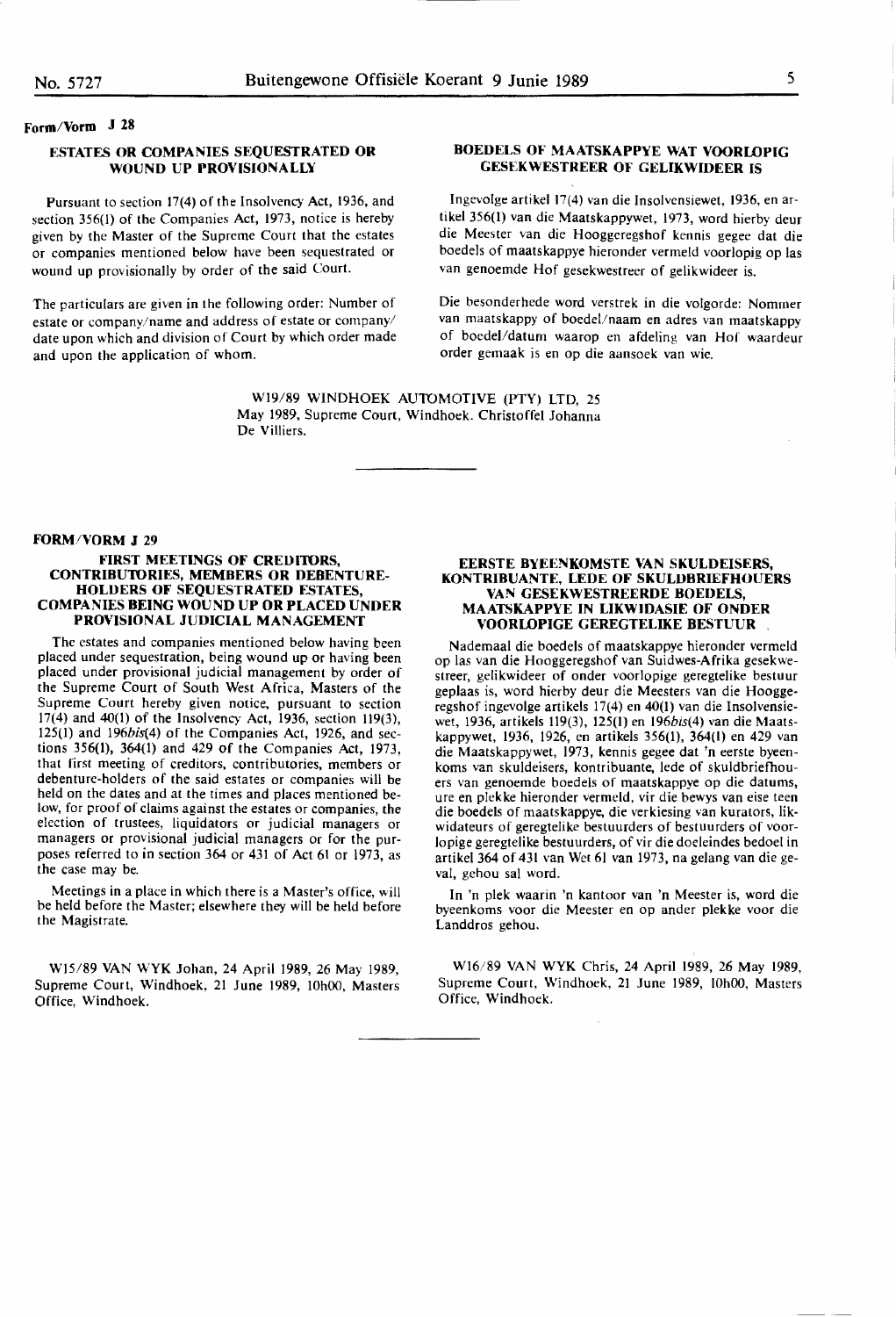## **Form/Vorm 2**

#### **MEETING OF CRffllTORS IN SEQUESTRATED ESTATES OR COMPANIES BEING WOUND UP**

Pursuant to section 41 and 42 of the Insolvency Act, 1936, section 179 and 182 of the Companies Act, 1926, and section 339 and 366 of the Companies Act, 1973, notice is hereby given that a meeting of creditors will be held in the sequestrated estate or companies being wound up mentioned below, indicating the number of estate/company: the name and description of estate/company; the date, hour and place of meeting and the purpose of meeting.

Meetings in a place in which there is a Master's Office, will be held before the Master; elsewhere they will be held before the Magistrate.

#### **BYEENKOMS VAN SKULDEISERS** IN **GESEKWESTREERDE BOEDELS OF MAATSKAPPYE IN LIKWIDASIE**

lngevolge artikels 41 en 42 van die lnsolvensiewet, 1936, artikels 179 en 182 van die Maatskappywet, 1926, en artikels 339 en 366 van die Maatskappywet, 1973, word hierby kennis gegee dat 'n byeenkoms van skuldeisers in die gesekwestreerde boedels of maatskappye in likwidasie hieronder vermeld. gehou sal word met aanduiding van die nommer van boedel/maatskappy; die naam en beskrywing van boedel/maatskappy; die datum, uur **en** plek van byeenkoms en die doel van byeenkoms.

In 'n plek waar 'n kantoor van 'n Meester is, word die byeenkoms voor die Meester gehou en in ander plekke voor die Landdros.

**W8/88** G.K.E. (Pty) Ltd (In Liquidation), Wednesday 21 June 1989 at the office of the Master of the Supreme Court Windhoek. Special Meeting Proof of further Claims. **I.R.**  Mc Laren, P 0 Box 21204, Windhoek.

#### **Form/Vorm 4**

#### **LIQUIDATION ACCOUNTS AND PLANS OF DISTRIBUTION OR CONTRIBUTION IN SEQUESTRATED ESTATES OR COMPANIES BEING WOUND UP**

Pursuant to section l08(2) of the Insolvency Act, 1936, section 136(2) of the Companies Act, 1926, and section 406(3) of the Companies Act, 1973, notice is hereby given contribution in the estates or the companies mentioned below will lie open for inspection by creditors or contributories at the offices of the Master and the Magistrates stated therein, for a period of **14** days, or for such a period as stated therein, from the dates mentioned below or from the date of publication hereof, whichever may **be** the later **date.** 

**WI0/89** Gobabis **Beleggings** (Proprietary) Limited In Voluntary Liquidation. Liquidator's Liquidation Distribution and Contribution Account. Master's Office Windhoek. M.F Fehrsen, P 0 Box *2558,* Windhoek 9000.

#### **LIKWIDASIE REKENINGE EN PLANNE VAN DISTRIBUSIE OF KONTRIBUSIE REKENING** IN **GESEKWESTREERDE BOEDELS OF MAATSKAPPVE IN LIXWIDASIE**

Ingevolge artikel 108(2) van die Insolvensiewet. 1936, artikel 136(2) van die Maatskappywet, 1926, en artikel 406(3) van die Maatskappywet, 1973, word hierby kennis gegee dat die likwidasie- distribusie- of kontribusierekenings in die boedels of die maatskappye, na gelang van die geval, hieronder vermeld ter insae van skuldeisers of kontribuante sal lê in die kantore van die Meester van Landdroste daarin genoem, gedurende 'n tydperk van 14 dae, of die tydperk wat daarin vermeld is, vanaf die datum hieronder vermeld of vanaf die datum van publikasie hiervan, watter datum ook al die laaste is.

W9/89 Baltrum (Proprietary) Limited In voluntary liquidation. Liquidator's Liquidation Distribution und Contribution Account. Master's Office Windhoek. M.F. Fehrsen, P O Box *2558,* Windhoek 9000.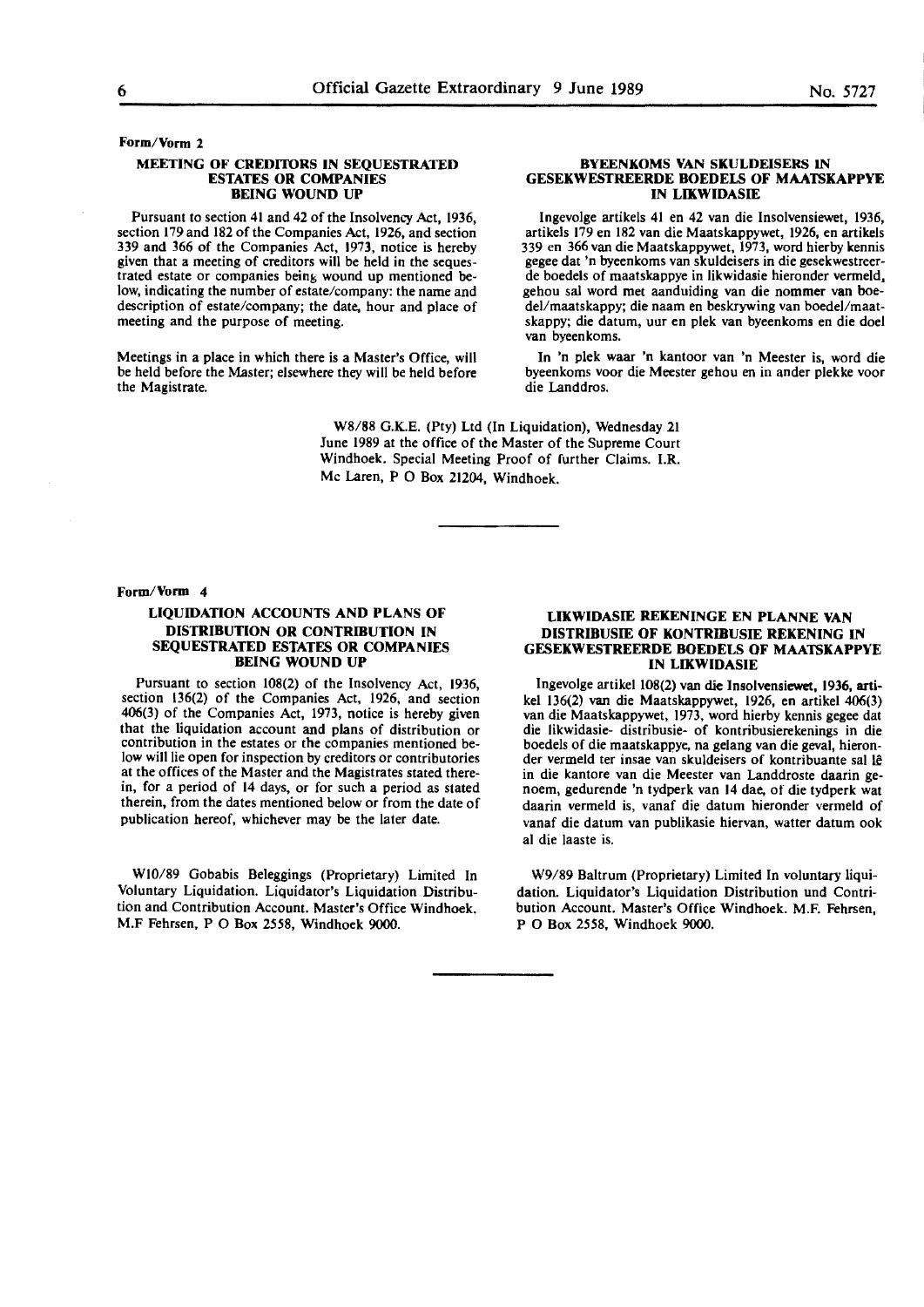I

I

I

I

I

I

I

I

I

**Plaintiff** 

#### **OORDRANG VAN LISENSIE**

KENNIS GESKIED HIERMEE dat na afloop van 14 (VEERTIEN) dae vanaf verskyning van hlerdie KENNIS-GEWING aansoek gedoen sal word by die Handelslisensiehof vir die distrik LODERITZ om oordrag van die Algemene Handelaar lisensie (Allerlei) wat gehou is deur WERNER ERWIN GÜHRING ten opsigte van die perseel en besigheid wat daarin gedryf word onder die naam LUDERITZ VIDEO AND HARDWARE CENTRE op Erf 208A, LÜDERITZ DORP aan MATHILDE HERTA **GÜHRING.** 

RISSIK COX & PROBART PROKUREURS VIR PARTYE Posbus 90, Vyfdelaan KEETMANSHOOP 9000

#### **IN fflE SUPREME COURT OF S.W.A.**

**In the matter between:** 

| C A BEUXES        | <b>PLAINTIFF</b> |
|-------------------|------------------|
| and               |                  |
| <b>MBD BOUERS</b> | <b>DEFENDANT</b> |

NOTICE OF SALE IN EXECUTION

In execution of a Judgement granted against the abovenamed Defendant by the above Honourable Court on the 17th November 1988, the undermentioned goods will be sold by the Deputy Sherrif of the District of Rehoboth on Saturday the 17th June 1989 at 10h00 in the forenoon in front of tghe Magistrate's Court of Rehoboth.

3 x PHILLIPS TV SETS

fERMS OF THE SALE: CASH ON THE HIGHEST BIDDER

JATED at WINDHOEK on the 16th May 1989

l OLIVIER & CO **Realmar Gebou** 1/v Leutwein & Bahnhofstraat >osbus 2198 **VINDHOEK** 000

## **IN THE MAGISTRATE'S COURT FOR THE DISTRICT OF KEETMANSHOOP**

**HELD AT KEETMANSHOOP Case No. 1107/89** 

**In the matter between:** 

**SWA BUILDING SOCIETY** 

#### **and**

**H J S KOEGELENBERG Respondent** 

#### SALE IN EXECUTION

In the above matter a sale will be held on the 30th June 1989 at Remaining Extent of Erf No. 8 Keetmanshoop at 10am of the following property.

| CERTAIN   | Remaining Extent of Erf no.<br>Keetmanshoop                      |  |  |  |
|-----------|------------------------------------------------------------------|--|--|--|
| SITUATE   | IN THE Municipality of Keetmanshoop<br>Registration Division "T" |  |  |  |
| MEASURING | 1 920 square meters.                                             |  |  |  |

#### **CONDITIONS OF SALE:**

- I. The sale is subject to the terms and conditions of the Magistrate's Court Act No 32 of 1944, the property being sold "voetstoots" and as it stands and subject to the conditions of the existing Title Deed.
- 2. One-tenth of the purchase price shall be paid immediately after the property is declared to be sold and the balance of the purchase price together with interest thereon at the rate of 18% per annum calculated monthly in advance to be paid against registration of transfer, which shall be given and taken forthwith after the sale.
- 3. The following inprovements are on the property (althouth nothing in this respect is guaranteed) 3 Bedroomed house with outbuildings.
- 4. The complete Conditions of Sale will be read out at the time of the sale and may be inspected prior thereto at the offices of the Messenger of the Court, Keetmanshoop, and at the offices of the SWA Building Society.

LENTIN BOTMA & VD HEEVER PLAINTIFF'S ATTORNEYS Fenchelstraat P.O. Box 38 9000 KEETMANSHOOP